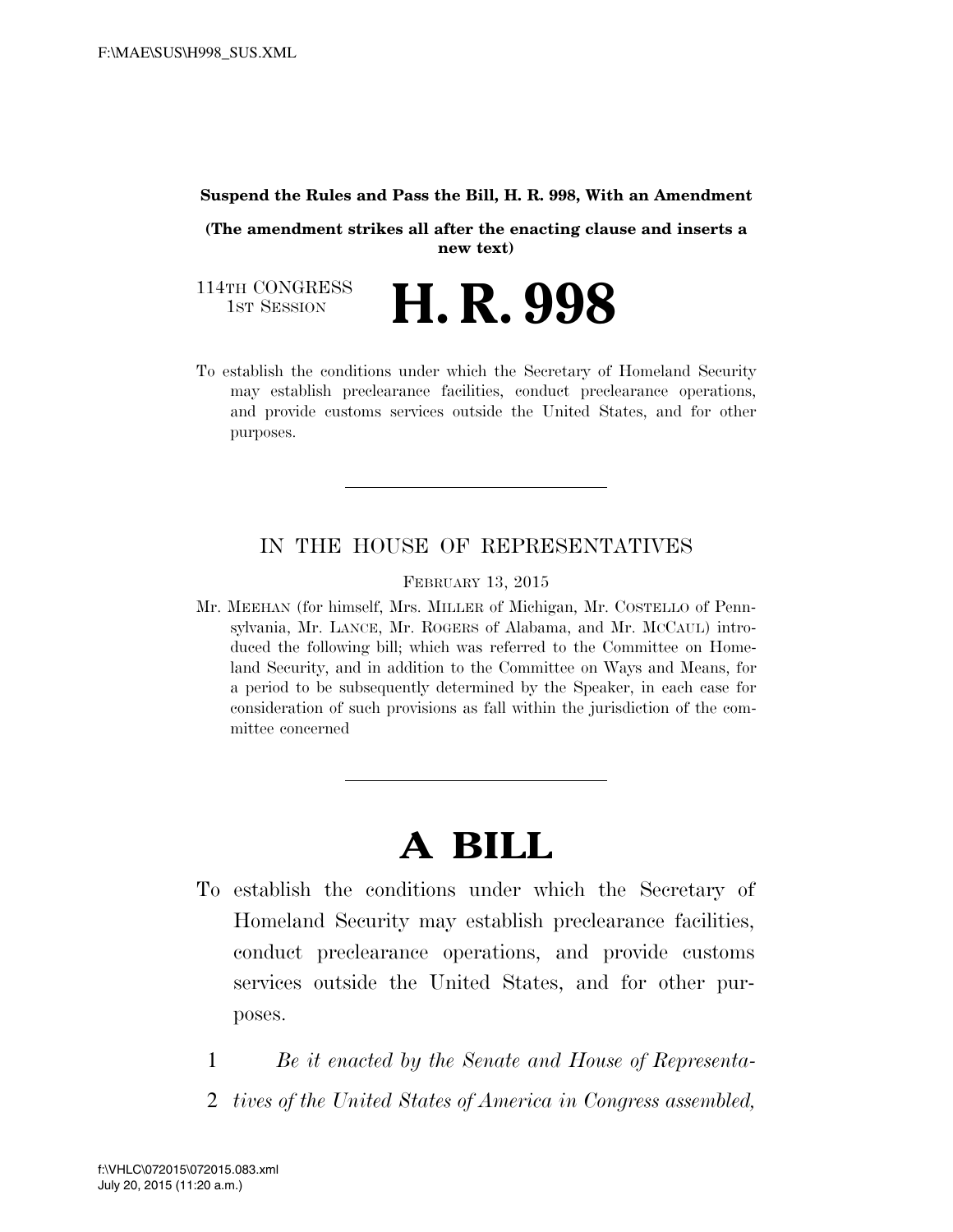#### **SECTION 1. SHORT TITLE.**

 This Act may be cited as the ''Preclearance Author-ization Act of 2015''.

#### **SEC. 2. DEFINITION.**

 In this Act, the term ''appropriate congressional com- mittees'' means the Committee on Homeland Security and the Committee on Ways and Means of the House of Rep- resentatives and the Committee on Homeland Security and Governmental Affairs and the Committee on Finance of the Senate.

#### **SEC. 3. ESTABLISHMENT OF PRECLEARANCE OPERATIONS.**

 Pursuant to section 1629 of title 19, United States Code, and subject to section 5, the Secretary of Homeland Security may establish U.S. Customs and Border Protec-tion preclearance operations in a foreign country to—

- (1) prevent terrorists, instruments of terrorism, and other security threats from entering the United States;
- (2) prevent inadmissible persons from entering 20 the United States;
- (3) ensure merchandise destined for the United States complies with applicable laws;
- (4) ensure the prompt processing of persons eli-gible to travel to the United States; and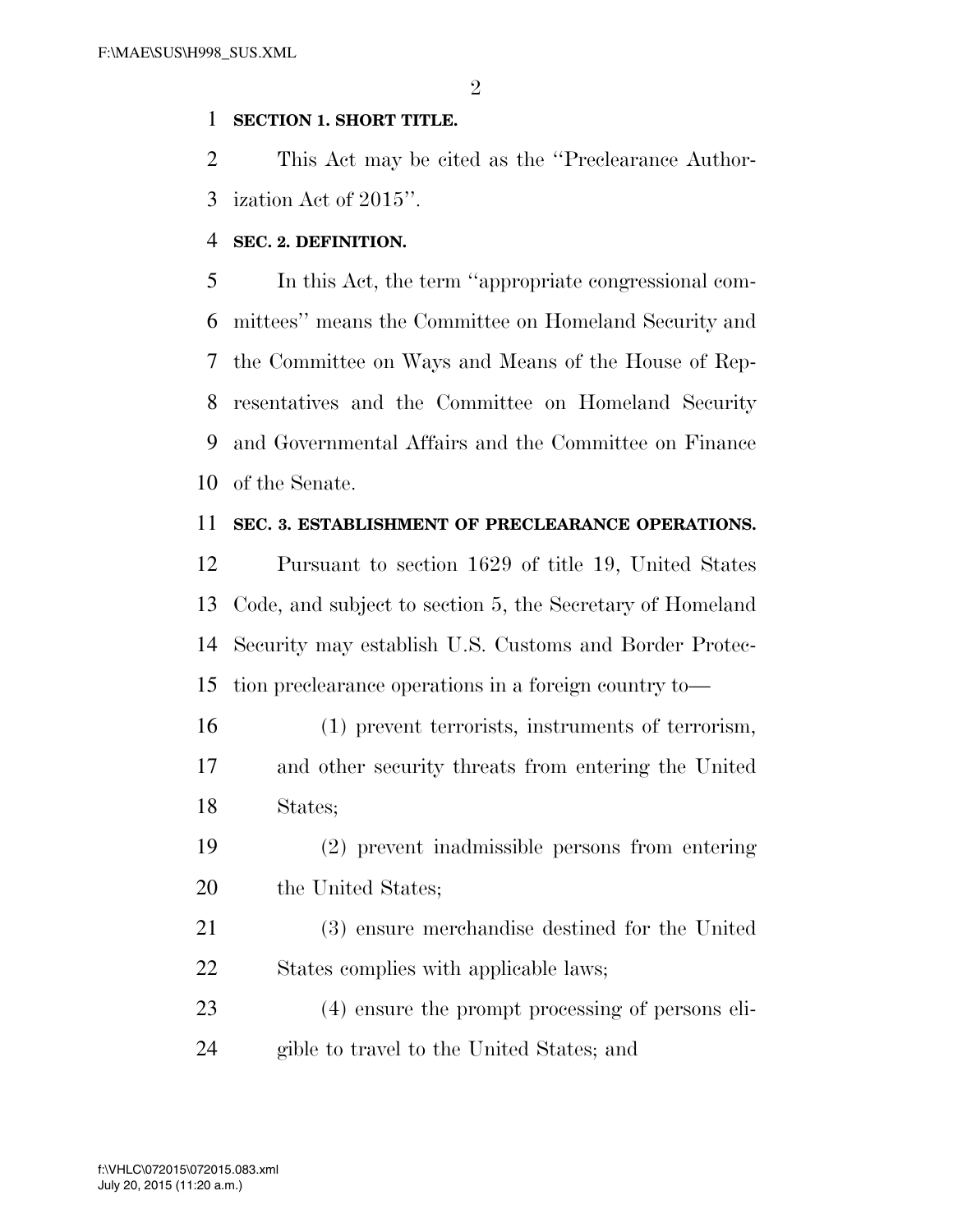(5) accomplish such other objectives as the Sec- retary determines necessary to protect the United States.

#### **SEC. 4. NOTIFICATION AND CERTIFICATION TO CONGRESS.**

 (a) NOTIFICATION.—Not later than 180 days before entering into an agreement with the government of a for- eign country to establish U.S. Customs and Border Pro- tection preclearance operations in such foreign country, the Secretary of Homeland Security shall provide to the appropriate congressional committees the following:

- (1) A copy of the proposed agreement to estab-12 lish such preclearance operations, including an iden- tification of the foreign country with which U.S. Customs and Border Protection intends to enter into a preclearance agreement, the location at which such preclearance operations will be conducted, and the terms and conditions for U.S. Customs and Border Protection personnel operating at the location.
- (2) An estimate of the date on which U.S. Cus- toms and Border Protection intends to establish preclearance operations under such agreement.
- (3) The anticipated funding sources for preclearance operations under such agreement, and 24 other funding sources considered.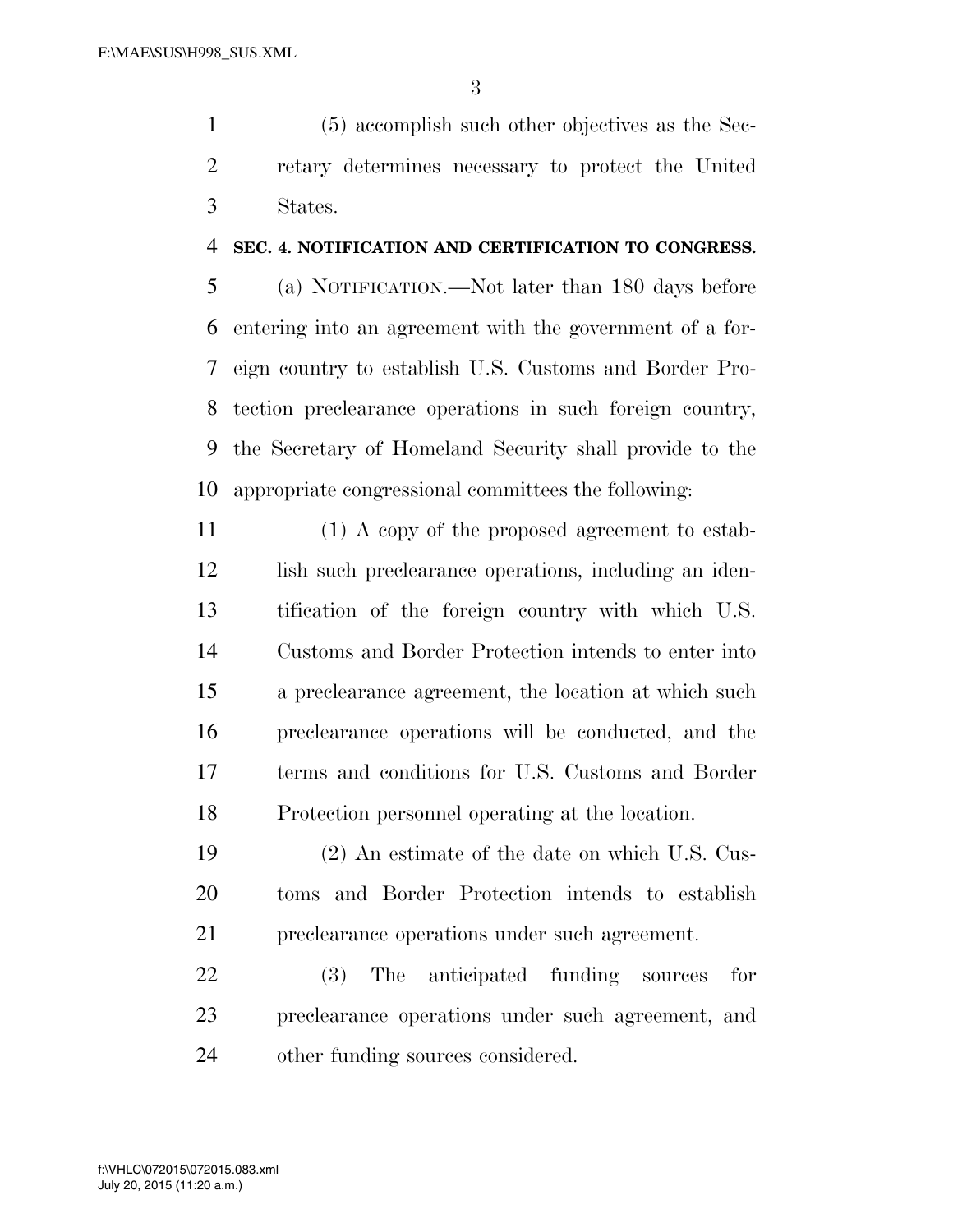(4) An assessment of the impact such preclearance operations will have on legitimate trade and travel, including potential impacts on passengers traveling to the United States. (5) A homeland security threat assessment for the country in which such preclearance operations are to be established. (6) An assessment of the impacts such preclearance operations will have on U.S. Customs and Border Protection domestic port of entry staff- ing. (7) Information on potential economic, competi- tive, and job impacts on United States air carriers associated with establishing such preclearance oper- ations. (8) Information on the anticipated homeland se- curity benefits associated with establishing such preclearance operations. (9) Information on potential security vulnerabilities associated with commencing such preclearance operations, and mitigation plans to ad- dress such potential security vulnerabilities. (10) A U.S. Customs and Border Protection staffing model for such preclearance operations, and

25 plans for how such positions would be filled.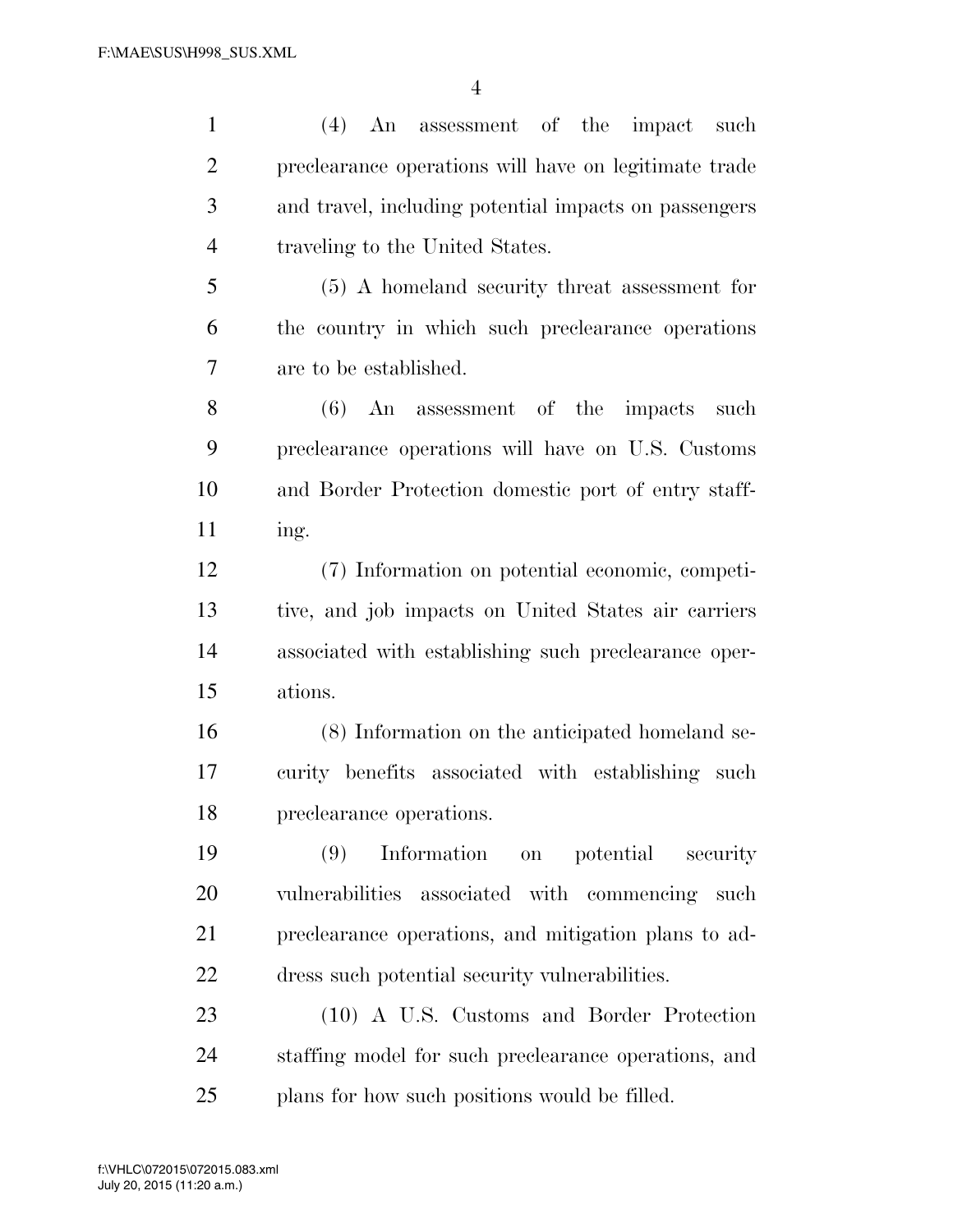(11) Information on the anticipated costs over the next five fiscal years associated with com-mencing such preclearance operations.

 (12) A copy of the agreement referred to in subsection (a) of section 5.

 (13) Other factors that the Secretary of Home- land Security determines to be necessary for Con- gress to comprehensively assess the appropriateness of commencing such preclearance operations.

 (b) CERTIFICATIONS RELATING TO PRECLEARANCE OPERATIONS ESTABLISHED AT AIRPORTS.—In the case of an airport, in addition to the notification requirements under subsection (a), not later than 90 days before enter- ing into an agreement with the government of a foreign country to establish U.S. Customs and Border Protection preclearance operations at an airport in such foreign coun- try, the Secretary of Homeland Security shall provide to the appropriate congressional committees the following:

 (1) A certification that preclearance operations under such preclearance agreement would provide homeland security benefits to the United States.

 (2) A certification that preclearance operations within such foreign country will be established under such agreement only if—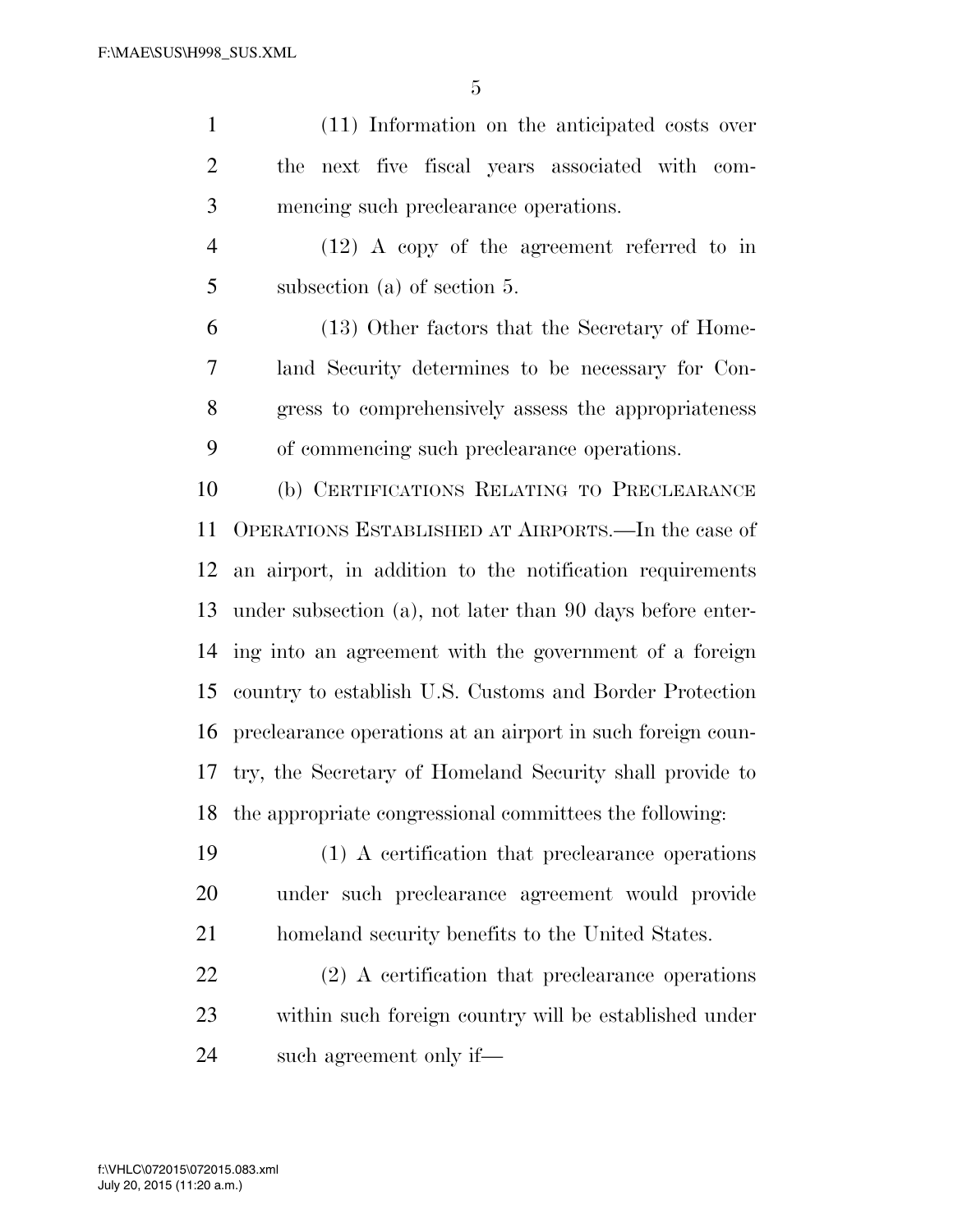| $\mathbf{1}$   | (A) at least one United States passenger                |
|----------------|---------------------------------------------------------|
| $\overline{2}$ | carrier operates at such airport; and                   |
| 3              | (B) the access of all United States pas-                |
| $\overline{4}$ | senger carriers to such preclearance operations         |
| 5              | is the same as the access of any non-United             |
| 6              | States passenger carrier.                               |
| 7              | (3) A certification that the Secretary of Home-         |
| 8              | land Security has considered alternative options to     |
| 9              | preclearance operations and has determined that         |
| 10             | such options are not the most effective means of        |
| 11             | achieving the objectives specified in section 3.        |
| 12             | $(4)$ A certification that the establishment of         |
| 13             | preclearance operations in such foreign country will    |
| 14             | not significantly increase customs processing times     |
| 15             | at United States airports.                              |
| 16             | (5) An explanation of other objectives that will        |
| 17             | be served by the establishment of preclearance oper-    |
| 18             | ations in such foreign country.                         |
| 19             | $(6)$ A certification that representatives from         |
| 20             | U.S. Customs and Border Protection consulted pub-       |
| 21             | lically with interested parties, including providers of |
| 22             | commercial air service in the United States, employ-    |
| 23             | ees of such providers, security experts, and such       |
| 24             | other parties as the Secretary determines to be ap-     |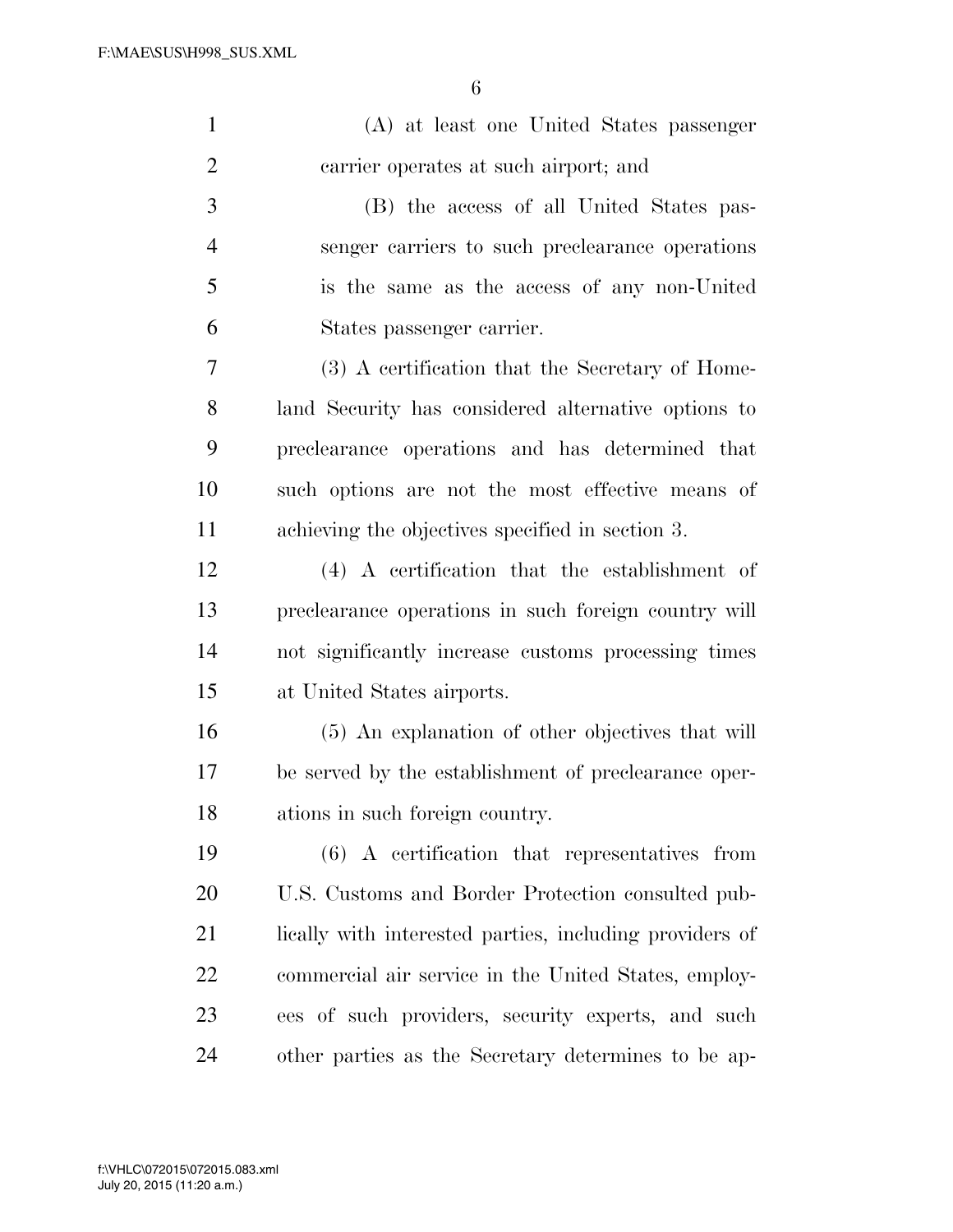propriate, before entering into such an agreement with such foreign government.

 (7) A report detailing the basis for the certifi-cations referred to in paragraphs (1) through (6).

 (c) MODIFICATION OF EXISTING AGREEMENTS.— Not later than 30 days before substantially modifying a preclearance agreement with the government of a foreign country in effect as of the date of the enactment of this Act, the Secretary of Homeland Security shall provide to the appropriate congressional committees a copy of the proposed agreement, as modified, and the justification for such modification.

(d) REMEDIATION PLAN.—

 (1) IN GENERAL.—The Commissioner of U.S. Customs and Border Protection shall monthly meas- ure the average customs processing time to enter the 25 United States airports that support the highest volume of international travel (as determined by available Federal passenger data) and provide to the appropriate congressional committees such measure-ments.

22 (2) ASSESSMENT.—Based on the measurements described in paragraph (1), the Commissioner of U.S. Customs and Border Protection shall quarterly assess whether the average customs processing time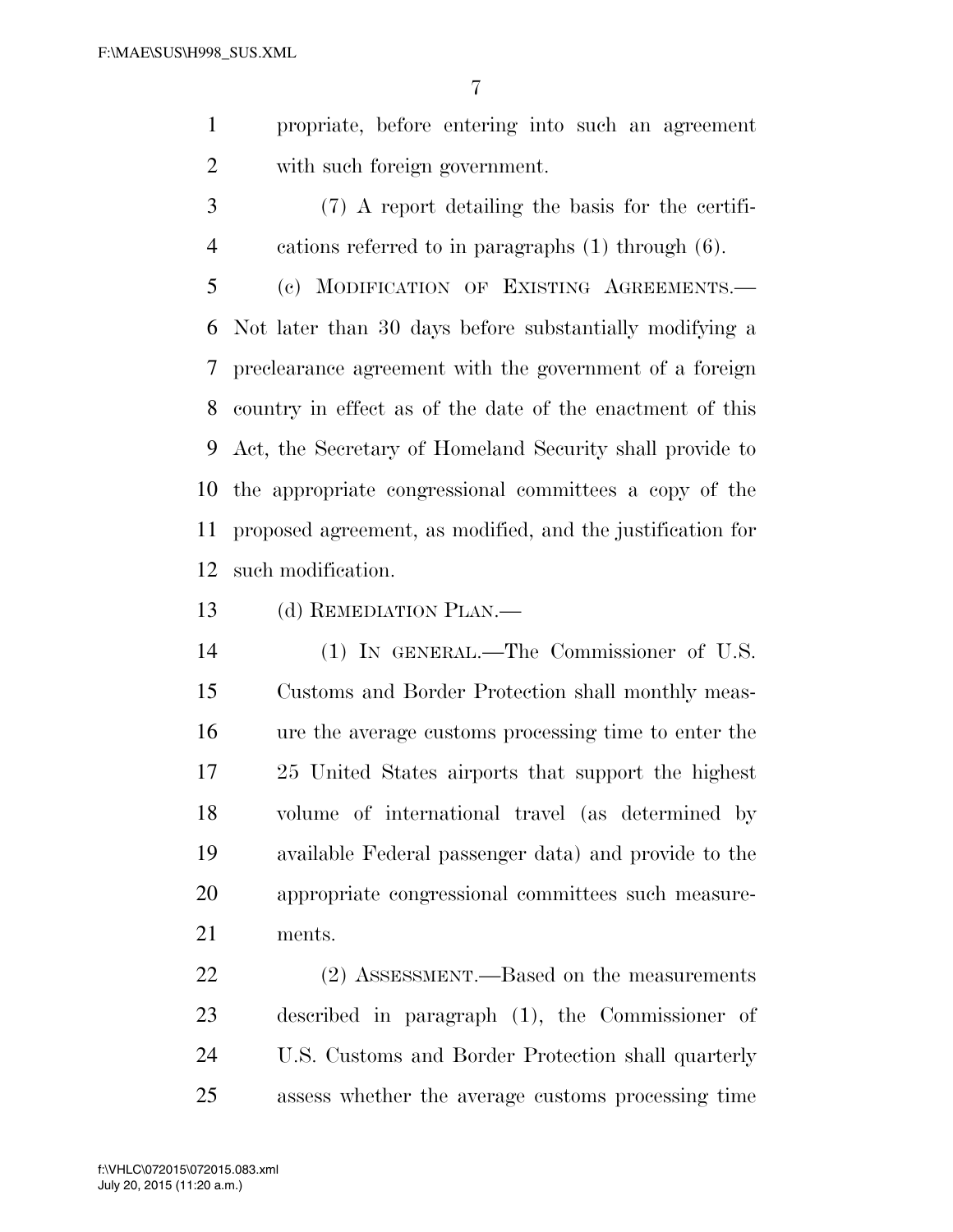referred to in such paragraph significantly exceeds the average customs processing time to enter the United States through a preclearance operation.

 (3) SUBMISSION.—Based on the assessment conducted under paragraph (2), if the Commissioner of U.S. Customs and Border Protection determines that the average customs processing time referred to in paragraph (1) significantly exceeds the average customs processing time to enter the United States through a preclearance operation described in para- graph (2), the Commissioner shall, not later than 60 days after making such determination, provide to the appropriate congressional committees a remedi- ation plan for reducing such average customs proc-essing time referred to in paragraph (1).

 (4) IMPLEMENTATION.—Not later than 30 days after submitting the remediation plan referred to in paragraph (3), the Commissioner of United States Customs and Border Protection shall implement those portions of such plan that can be carried out using existing resources, excluding the transfer of personnel.

 (5) SUSPENSION.—If the Commissioner of U.S. Customs and Border Protection does not submit the remediation plan referred to in paragraph (3) within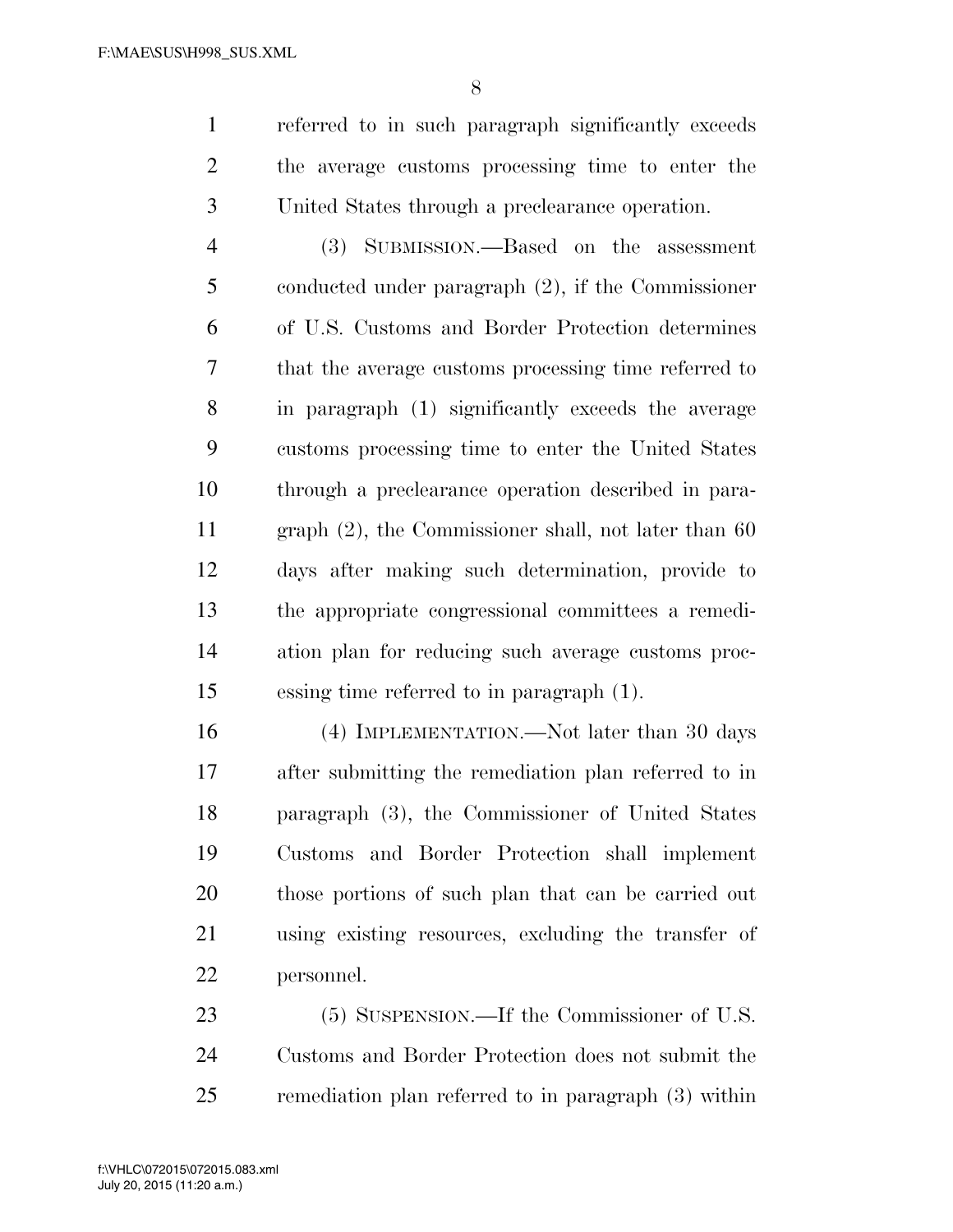60 days in accordance with such paragraph, the Commissioner may not, until such time as such re- mediation plan is submitted, conduct any negotia- tions relating to preclearance operations at an air- port in any country or commence any such preclearance operations.

 (6) STAKEHOLDER RECOMMENDATIONS.—The remediation plan described in paragraph (3) shall consider recommendations solicited from relevant stakeholders.

 (e) CLASSIFIED REPORT.—The assessment required pursuant to subsection (a)(5) and the report required pur- suant to subsection (b)(7) may be submitted in classified form if the Secretary of Homeland Security determines that such is appropriate.

## **SEC. 5. AVIATION SECURITY SCREENING AT PRECLEARANCE AIRPORTS.**

 (a) AVIATION SECURITY STANDARDS AGREEMENT.— Prior to the commencement of preclearance operations at an airport in a foreign country under this Act, the Admin- istrator of the Transportation Security Administration shall enter into an agreement with the government of such foreign country that delineates and requires the adoption of aviation security screening standards that are deter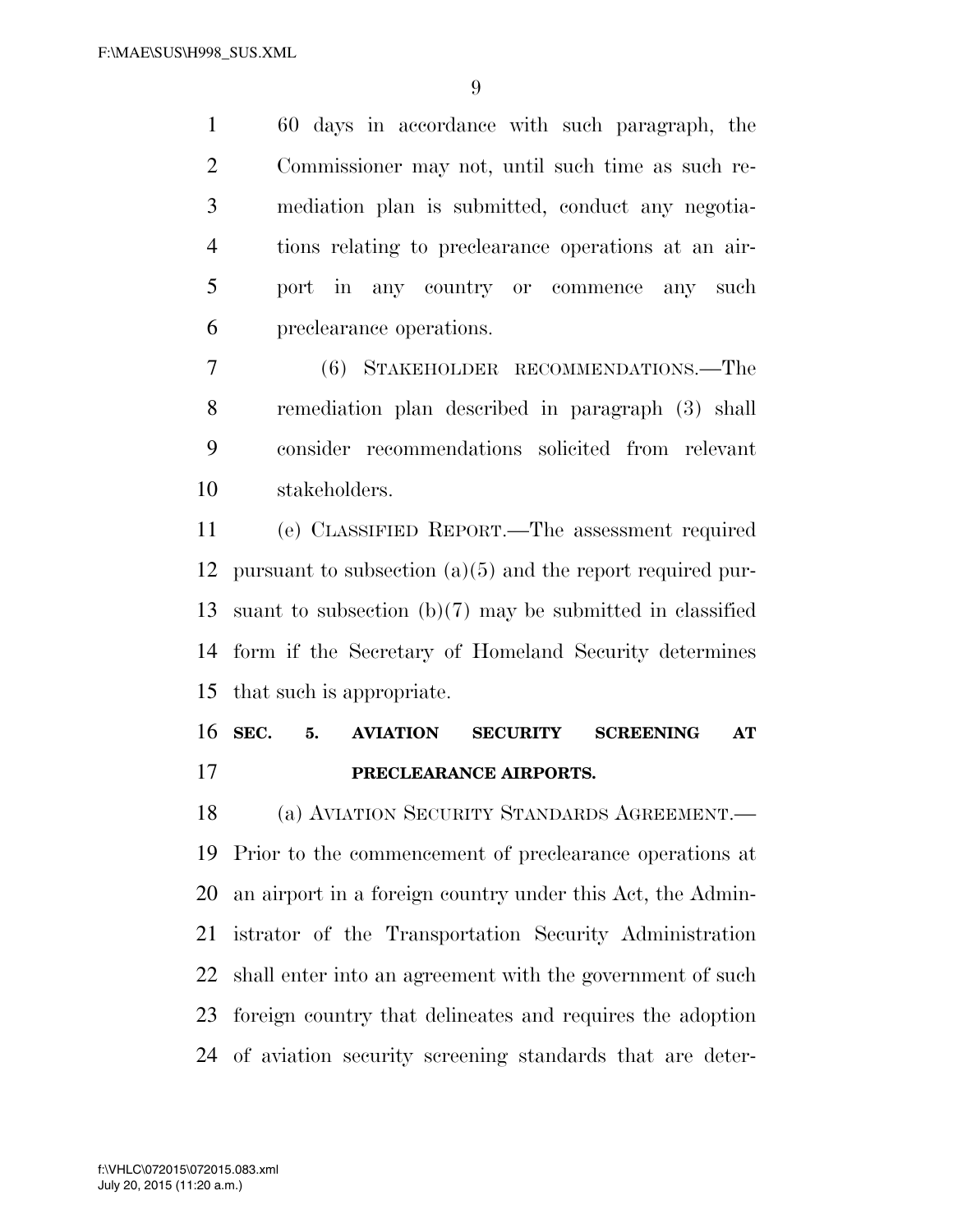mined by the Administrator to be comparable to those of the United States.

 (b) AVIATION SECURITY RESCREENING.—If the Ad- ministrator of the Transportation Security Administration determines that the government of a foreign country has not maintained security standards and protocols com- parable to those of the United States at airports at which preclearance operations have been established in accord- ance with an agreement entered into pursuant to sub- section (a), the Administrator shall require the rescreening in the United States by the Transportation Security Ad- ministration of passengers and their property before such passengers may deplane into sterile areas of airports in the United States.

 (c) SELECTEES.—Any passenger who is determined to be a selectee based on a check against a terrorist watch list and arrives on a flight originating from a foreign air- port at which preclearance operations have been estab- lished in accordance with an agreement entered into pur- suant to subsection (a), shall be required to undergo secu- rity rescreening by the Transportation Security Adminis- tration before being permitted to board a domestic flight in the United States.